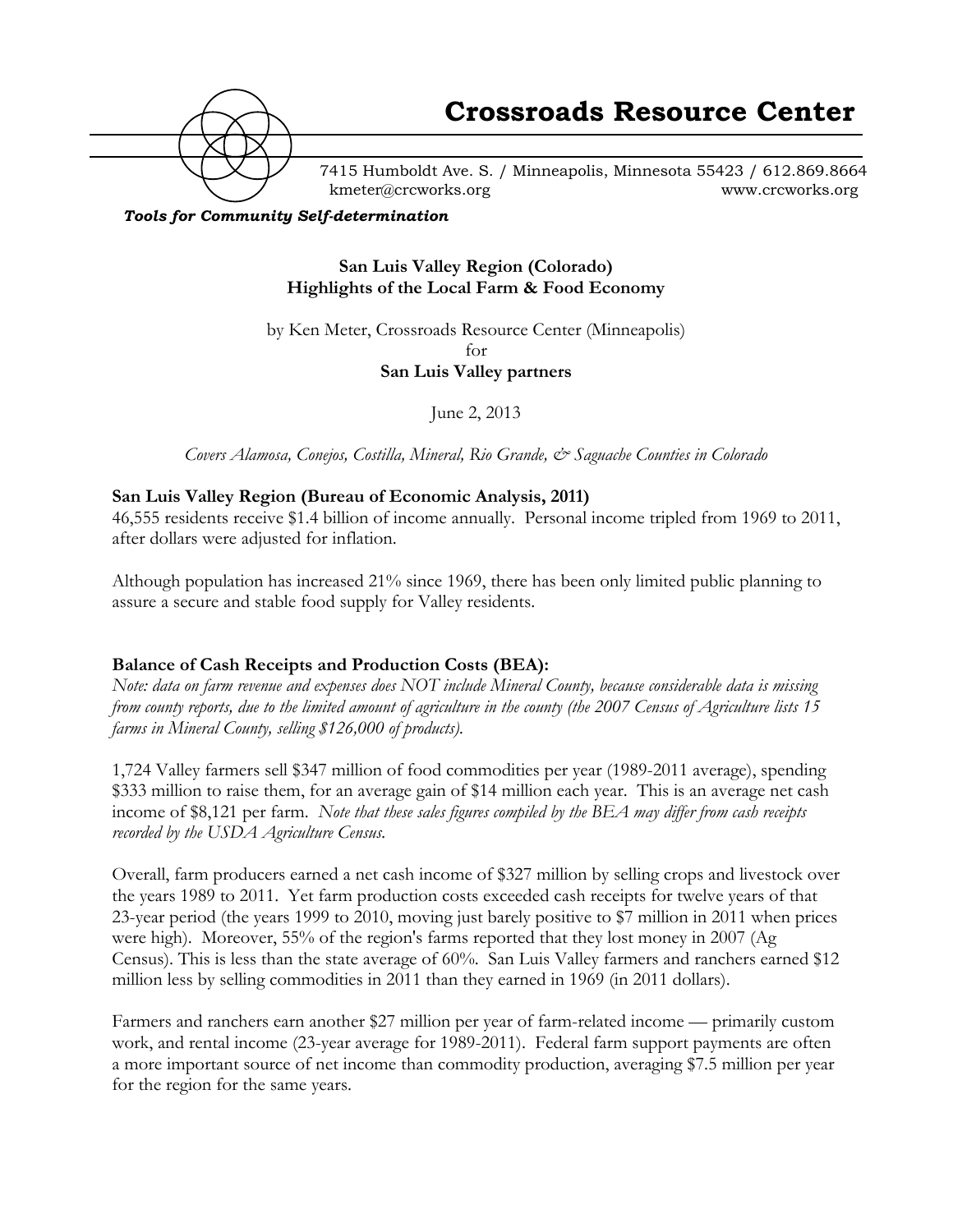## **The region's consumers:**

San Luis Valley region consumers spend \$129 million buying food each year, including \$75 million for home use. Most of this food is produced outside the region, so the region's consumers spend about \$115 million per year buying food sourced far away. Only \$865,000 of food products (0.3% of farm cash receipts and 0.7% of the region's consumer market) are sold by farmers directly to consumers.

#### **Farm and food economy summary:**

Farmers earn \$12 million each year producing food commodities, and spend an estimated \$200 million buying inputs sourced outside of the region. Even when farmers make money, these input purchases result in substantial losses to the region as a whole. Overall, farm production creates a loss of \$185 million to the region.

Meanwhile, consumers spend \$115 million buying food from outside. Thus, total loss to the region is \$300 million of potential wealth *each year*. This loss amounts to almost as much as the value of all food commodities raised by the region's farmers.

## **Consumer Spending**

#### **San Luis Valley region: markets for food eaten at home (2011):**

San Luis Valley region residents purchase \$129 million of food each year, including \$75 million to eat at home. Home purchases break down in the following way:

|                                     | millions |
|-------------------------------------|----------|
| Meats, poultry, fish, and eggs      | \$15.5   |
| Fruits & vegetables                 | 14.8     |
| Cereals and bakery products         | 9.6      |
| Dairy products                      | 8.2      |
| "Other," incl. Sweets, fats, & oils | 26.5     |

If San Luis Valley region residents purchased \$5 of food each week directly from farmers in the region, this would generate \$12 million of new farm revenue for the region's farmers.

*Note: data in this section of the report does not include food purchases by tourists, which may be substantial, but are compiled by other data sources.*

*Note: this data is based on regional averages for the Western U.S., and does not reflect actual measurements in each of the counties.*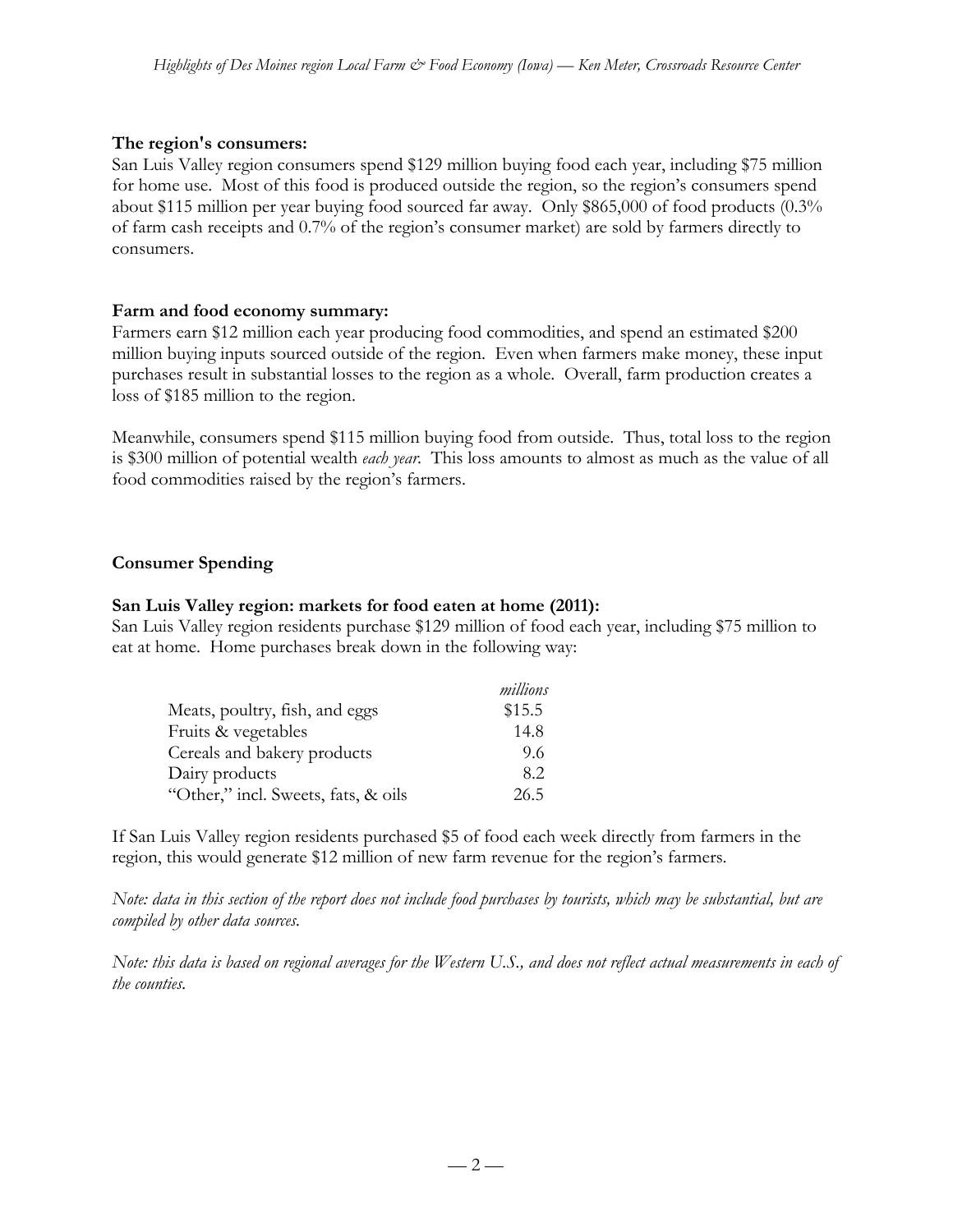#### **Alamosa County: markets for food eaten at home (2011):**

Alamosa County residents purchase \$43 million of food each year, including \$25 million to eat at home. Home purchases break down in the following way:

|                                     | millions |
|-------------------------------------|----------|
| Meats, poultry, fish, and eggs      | \$5.2    |
| Fruits & vegetables                 | 5.0      |
| Cereals and bakery products         | 3.3      |
| Dairy products                      | 2.8      |
| "Other," incl. Sweets, fats, & oils | 89       |

## **Conejos County: markets for food eaten at home (2011):**

Conejos County residents purchase \$23 million of food each year, including \$13 million to eat at home. Home purchases break down in the following way:

|                                     | millions |
|-------------------------------------|----------|
| Meats, poultry, fish, and eggs      | \$2.8    |
| Fruits & vegetables                 | 2.6      |
| Cereals and bakery products         | 1.7      |
| Dairy products                      | 1.5      |
| "Other," incl. Sweets, fats, & oils | 47       |

## **Costilla County: markets for food eaten at home (2011):**

Costilla County residents purchase \$10 million of food each year, including \$6 million to eat at home. Home purchases break down in the following way:

|                                     | millions |
|-------------------------------------|----------|
| Meats, poultry, fish, and eggs      | \$1.2    |
| Fruits & vegetables                 | 12       |
| Cereals and bakery products         | 0.8      |
| Dairy products                      | 0.6      |
| "Other," incl. Sweets, fats, & oils | 2.1      |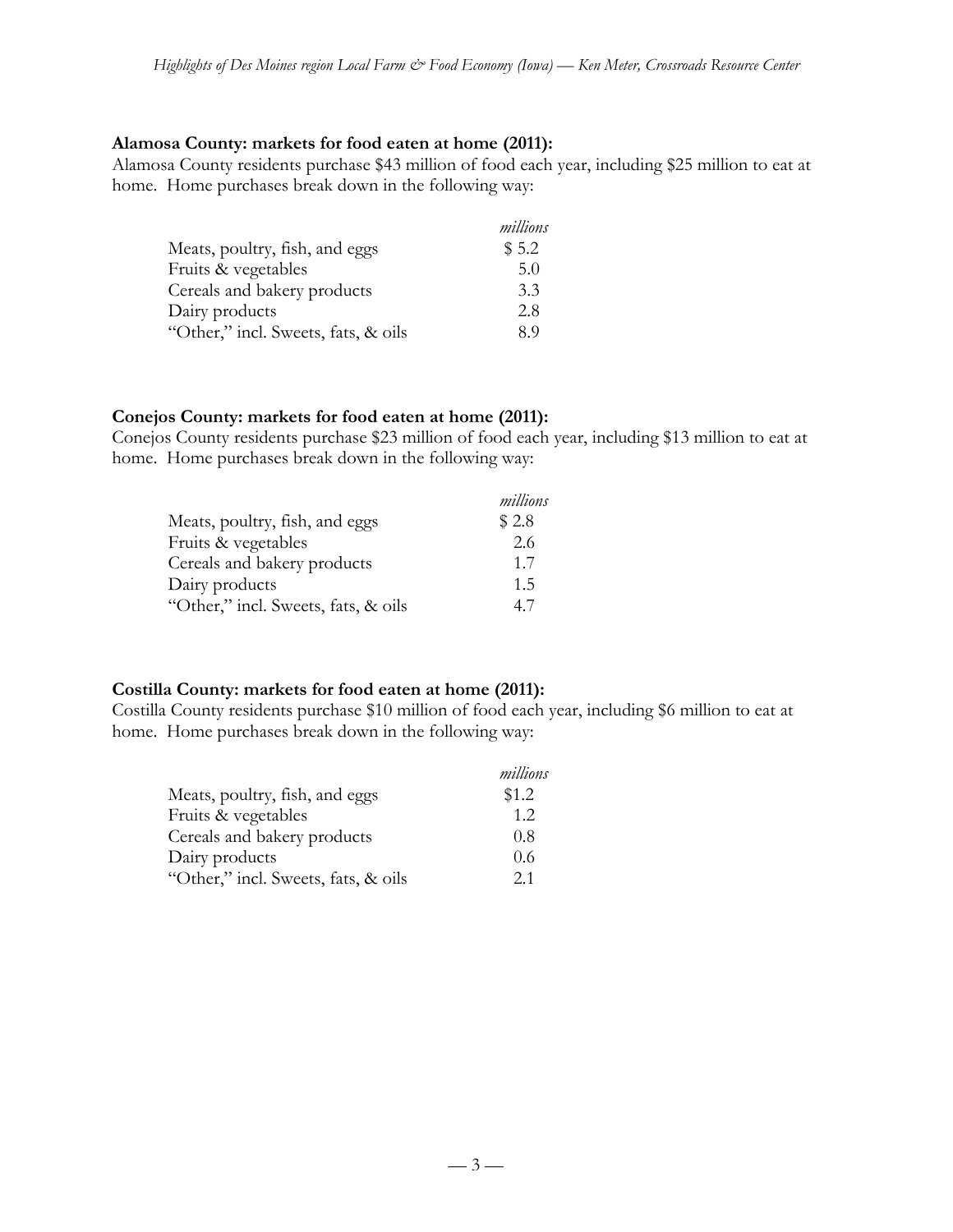## **Mineral County: markets for food eaten at home (2011):**

Mineral County residents purchase \$2 million of food each year, including \$1 million to eat at home. Home purchases break down in the following way:

|                                     | millions |
|-------------------------------------|----------|
| Meats, poultry, fish, and eggs      | \$0.2\$  |
| Fruits & vegetables                 | 0.2.     |
| Cereals and bakery products         | 0.1      |
| Dairy products                      | 0.1      |
| "Other," incl. Sweets, fats, & oils | 04       |

#### **Rio Grande County: markets for food eaten at home (2011):**

Rio Grande County residents purchase \$33 million of food each year, including \$19 million to eat at home. Home purchases break down in the following way:

|                                     | millions |
|-------------------------------------|----------|
| Meats, poultry, fish, and eggs      | \$4.0    |
| Fruits & vegetables                 | 3.8      |
| Cereals and bakery products         | 2.5      |
| Dairy products                      | 2.1      |
| "Other," incl. Sweets, fats, & oils | 6.8      |

## **Saguache County: markets for food eaten at home (2011):**

Saguache County residents purchase \$17 million of food each year, including \$10 million to eat at home. Home purchases break down in the following way:

|                                     | millions |
|-------------------------------------|----------|
| Meats, poultry, fish, and eggs      | \$2.1    |
| Fruits & vegetables                 | 2.0      |
| Cereals and bakery products         | 1.3      |
| Dairy products                      | 1.1      |
| "Other," incl. Sweets, fats, & oils | 3.5      |